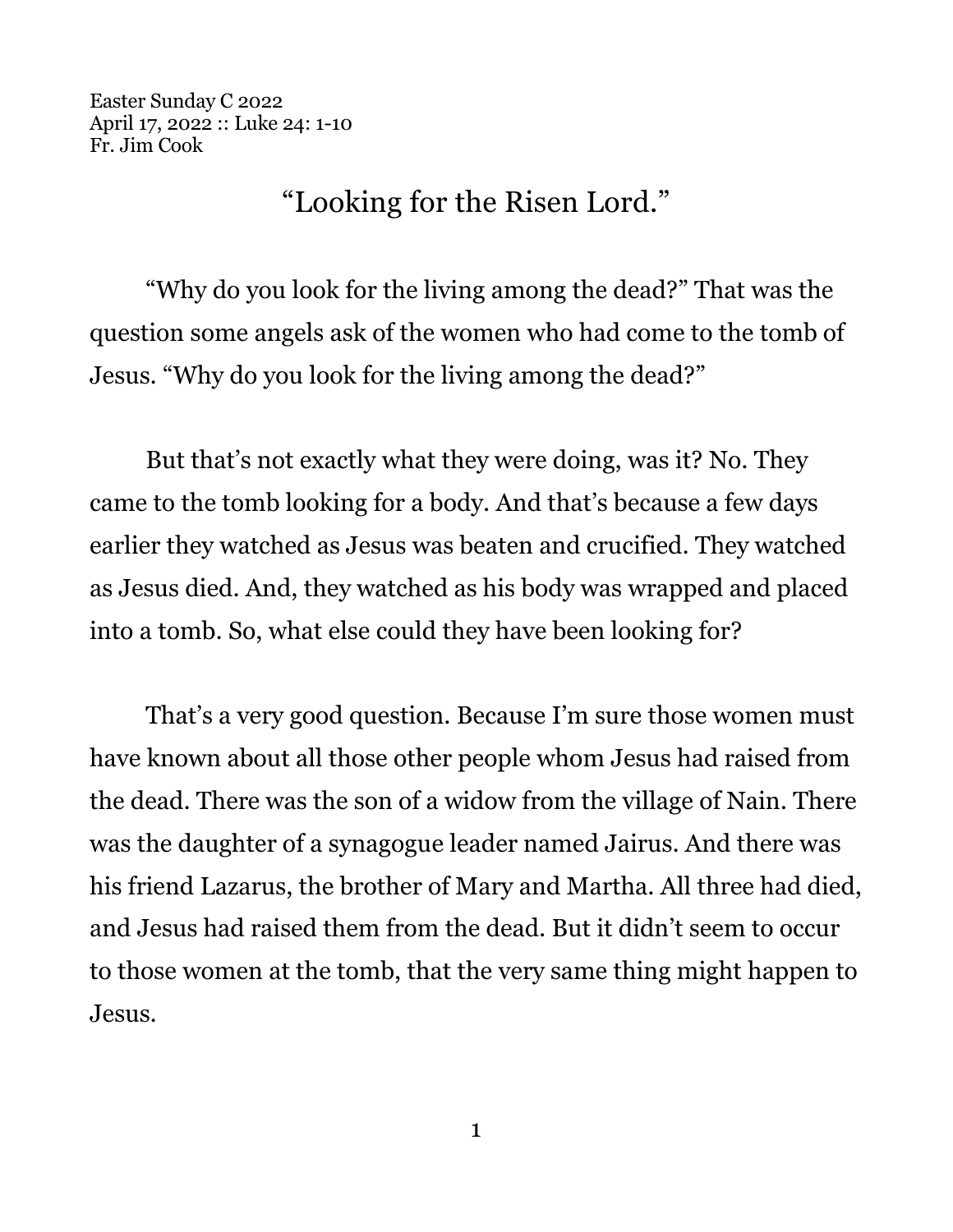And that strikes me as odd, because *everything* that had happened thus far, had been *predicted* by Jesus. Numerous times he told them: that he'd be betrayed and arrested, and he was; that he'd be tried and executed, and he was; and that, on the third day, he'd be raised from the dead. If you thought about it, and as far as those women were concerned, Jesus was batting a thousand. So why did they go to the tomb looking for a dead body?

Well, I think the *death* of Jesus was different for them, simply because *Jesus* was different for them. He was their teacher, and companion; he was their confident, and friend. It was *Jesus* who welcomed those women without judgment. It was *Jesus* who loved them unconditionally. And in a culture that did not highly regard women, when they were with Jesus, he treated them like they were his equals. And so, I suppose that when you've lost someone like that, it's easy to also lose hope.

So maybe I shouldn't be too surprised that those women went to the tomb expecting to find a body. But what they found is something the Church has been proclaiming for 2,000 years: What they found was an empty tomb. And what they would shortly all experience, was a new kind of life in the Risen Lord. And on every Sunday since then, the people of God have proclaimed an empty tomb, and a Risen Lord.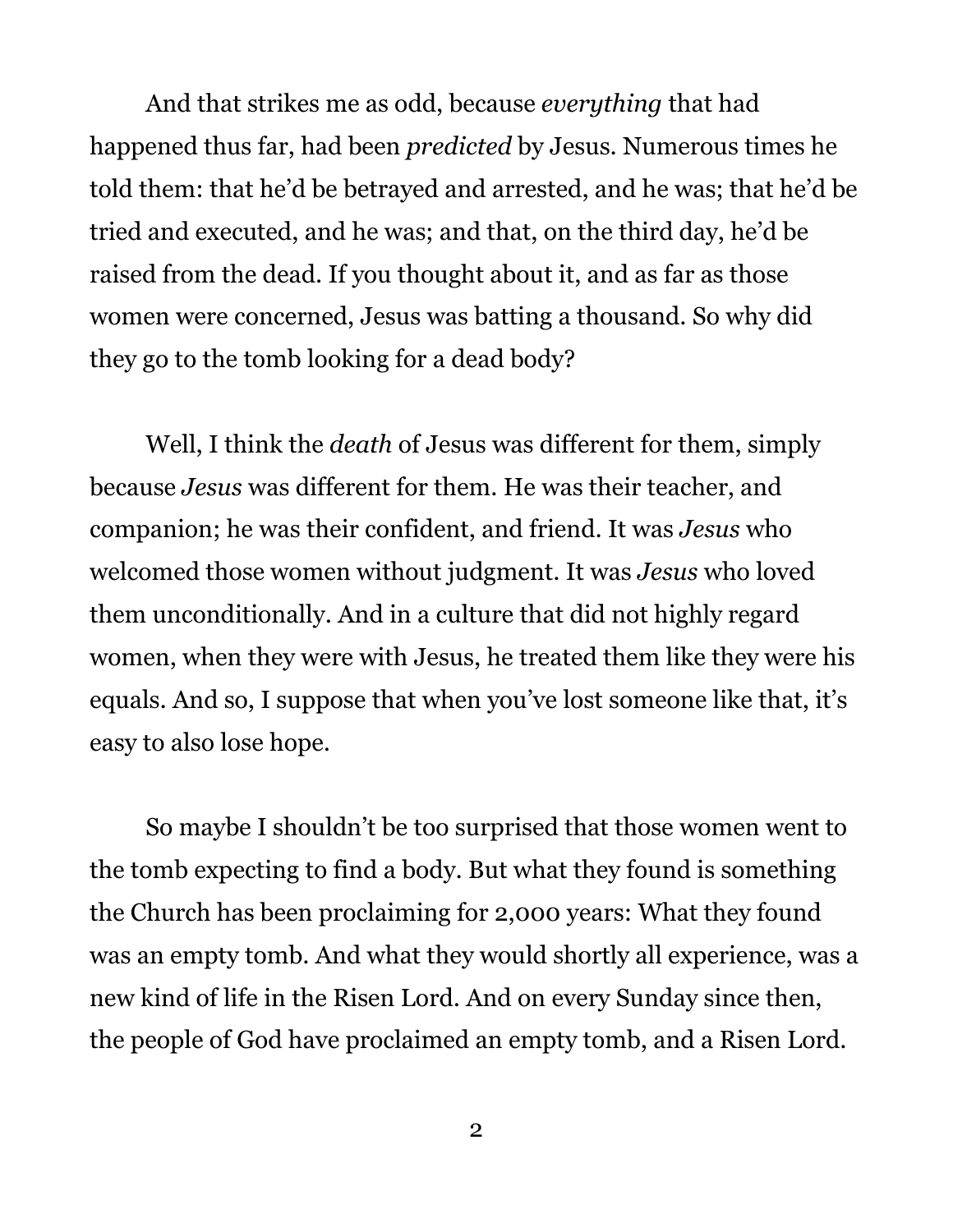However, even though we have 2,000 years of history and witness to inform us, how often are we still like those women, looking among the dead for someone who is alive? How often have we looked for the Risen Lord in our traditions? In our heritage? In our familiar practices? Probably far too often; and especially when we consider that, in Matthew 25, Jesus told us where we might find him. That is: When we give food to the hungry and drink to the thirsty, we are encountering the Risen Lord. When we welcome the stranger and clothe the naked, we are encountering the Risen Lord. When we tend to the sick, and visit those in prison, we are encountering the Risen Lord. And how do we know that? Because in that same chapter, Jesus also said: Whenever you've done these things to those in need, you did it to me. That was *me!* And so, if you're not sure you've ever encountered the Risen Lord, I have good news for you: You have!

Now, you may be wondering, What is going to happen when I encounter the Risen Lord? Well, in some of the earliest stories of the Church we have examples of what happens.

> Take those women at the tomb, for example: They were devastated at the death of their friend and rabbi, Jesus. But when they encountered the Risen Lord, they were filled with *joy*.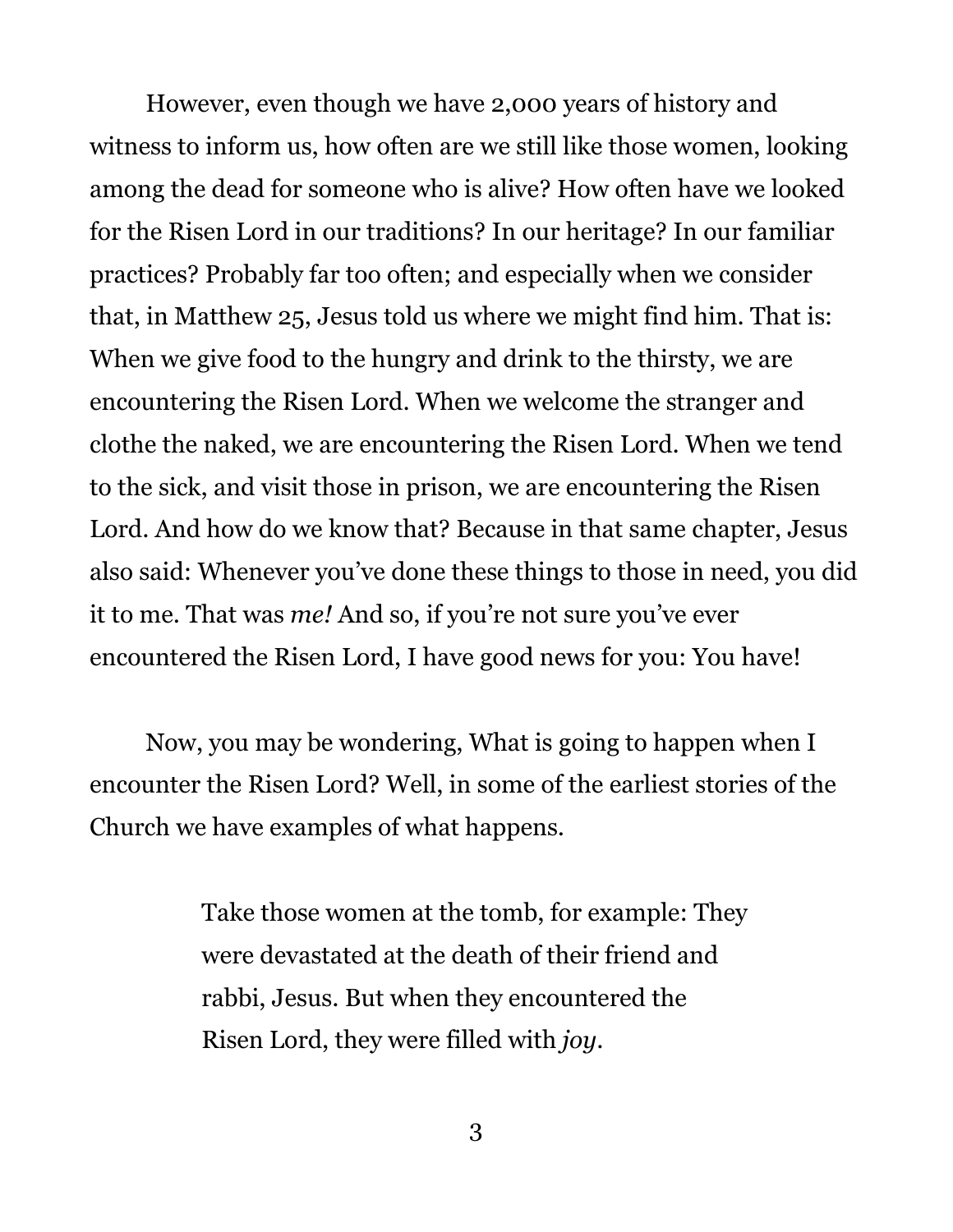Many of the disciples were hiding, because they were afraid that what had happened to Jesus might also happen to them. But when they encountered the Risen Lord, their fear was replaced with *peace*.

Later that same day, a couple of Jesus' other followers were traveling on the road to Emmaus. They were discouraged and disappointed, because they thought that their hopes and dreams had died with Jesus. But when they encountered the Risen Lord, their despair was replaced with *new hope*.

Finally, there was the disciple Thomas. He hadn't been around when the Risen Lord appeared to the others, and he refused to believe their stories. But when Thomas encountered the Risen Lord, he was filled with *assurance*.

Now, even though these things happened over 2,000 years ago, there are a lot of people living today who could use some joy, or peace, or hope, or assurance. A lot of those people are in this very room. And so,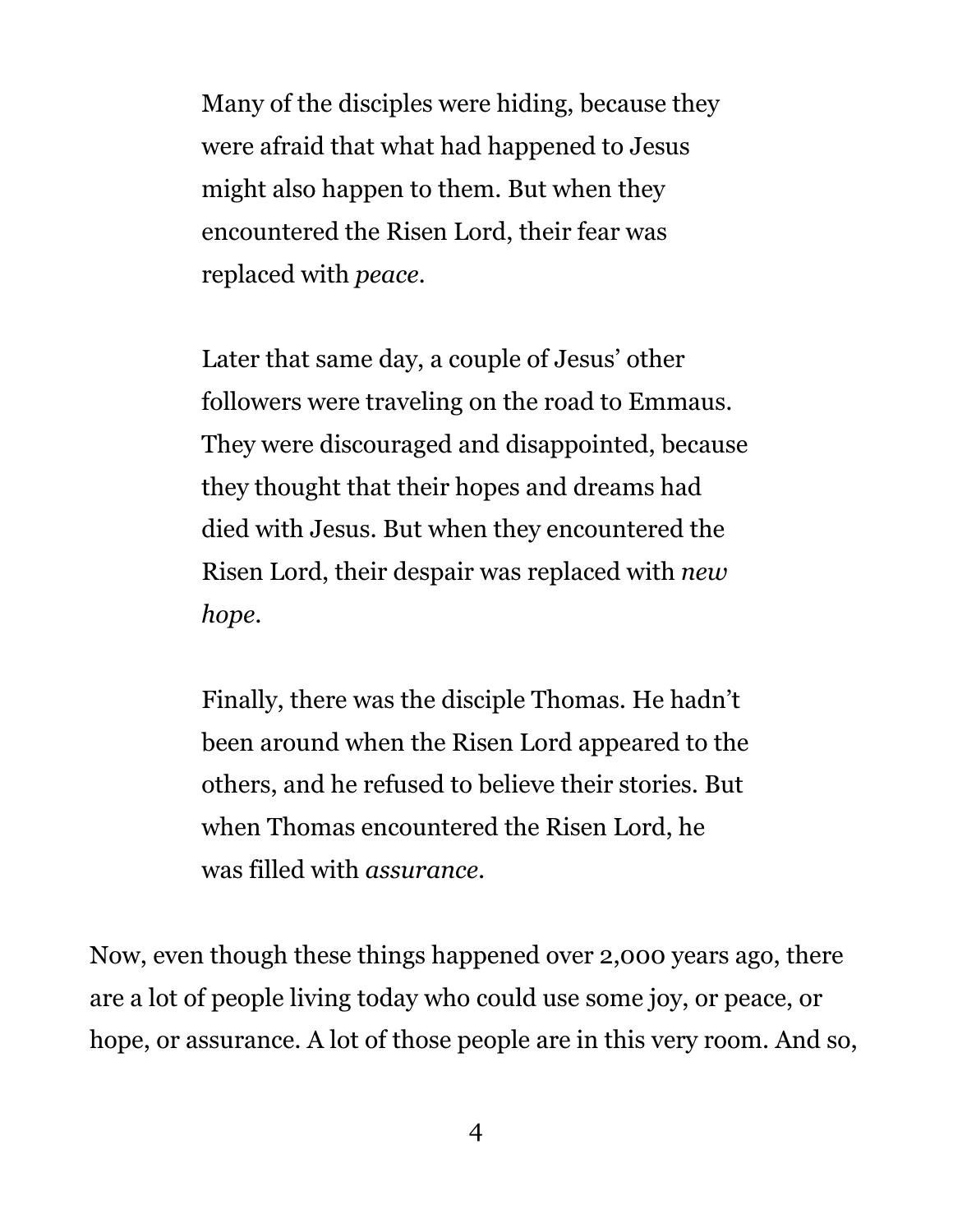the Good News of the Gospel on this Easter Sunday morning is that people are *still* encountering the Risen Lord, even in the ordinary times and places in their lives. I'd like to share with you a couple of my own stories.

I was 17 years old, and about to start college. I arrived early for church one Sunday, so I chose an empty pew and sat quietly with my eyes closed. When I opened my eyes, there was an elderly woman someone I did not know, and whom I had never seen — and she was sitting next to me. She leaned towards me and asked, "Will you be studying for the priesthood?" I told her no; that I was planning to study architecture. She seemed to ponder this for a few moments before saying, "I think you'd be a good priest." And then she got up and left. I never saw her again. True story. But several years later, when I was about to enter seminary, I suddenly remembered that conversation, and realized that I'd had an encounter with the Risen Lord. And that knowledge filled me with a sense that I was going to be alright.

My second story is a little odd — maybe *really* odd — but bear with me, because in the end I think you'll agree that it's an appropriate story to use.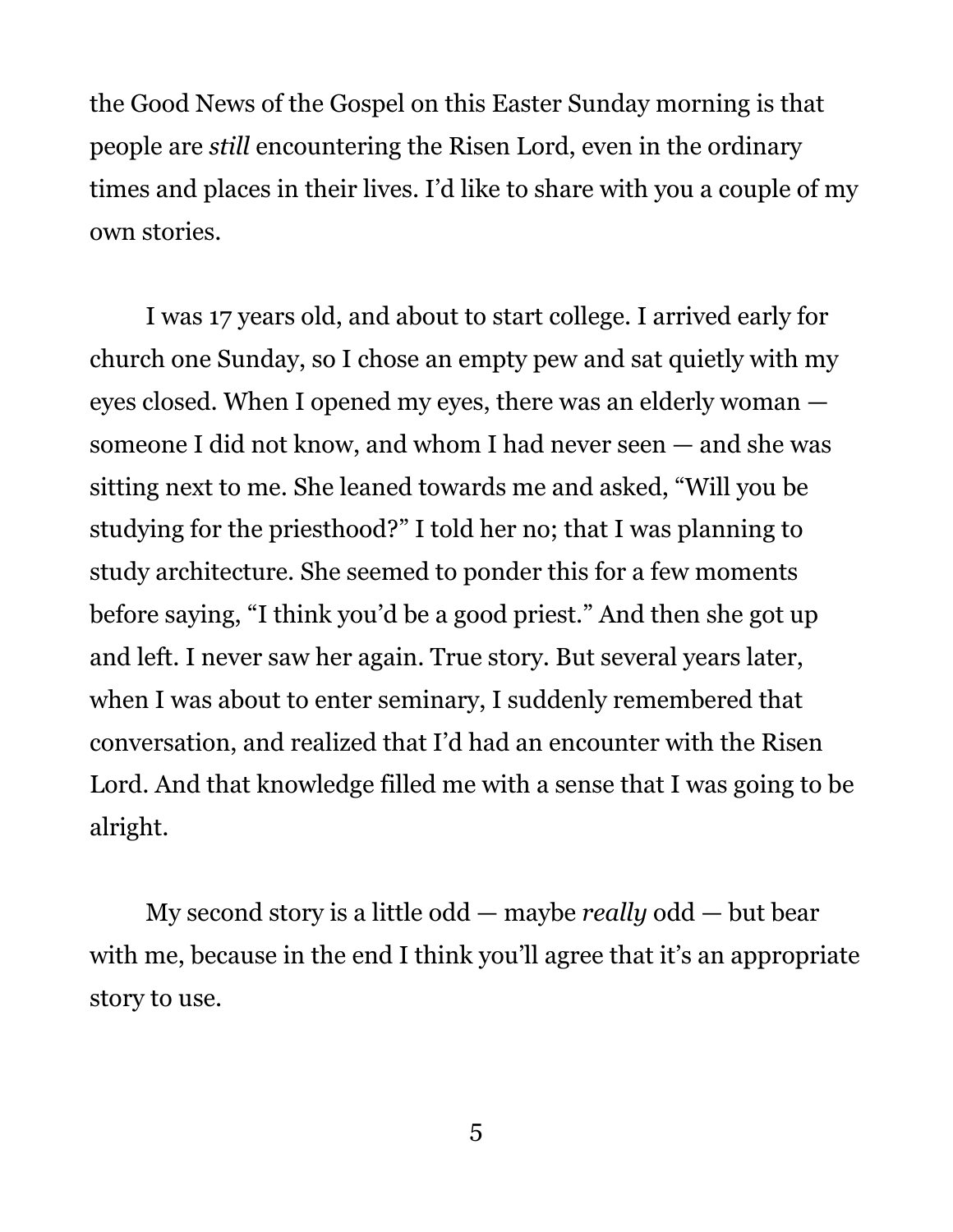One day about ten years ago, I brought our dog Jack — who was this feisty little Welsh Terrier — I brought him to work with me. At some point, a woman came into my office, who was feeling *really* blue, and needed to talk to someone. So I invited her to sit, and I listened.

All of a sudden, Jack jumped into her lap. But before I could tell him to get down, she told me it was alright. So she continued to talk, stroking Jack at the same time, and Jack just sat in her lap, staring right into her eyes. Before long, the woman began to relax and smile, and then she said to me: "Jack is an angel." My first thought was "Lady, you don't know Jack!" But then, the realization hit me  $-$  and I hesitate to say this — but the realization hit me that this woman was having an encounter with the Risen Lord *through my dog*.

I know. I know!

Naturally, part of me was delighted that God had indeed reached out to her. But another part of me was feeling a little put-out; maybe even a little chagrined; because, after all, I'm a qualified and experienced pastoral care-giver; I've been with people in all sorts and conditions of life; *and I'm sitting right in front of her*, available to her. And yet, for whatever reason, God chose to minister to her through my Welsh Terrier? Really, God?! Well, whatever!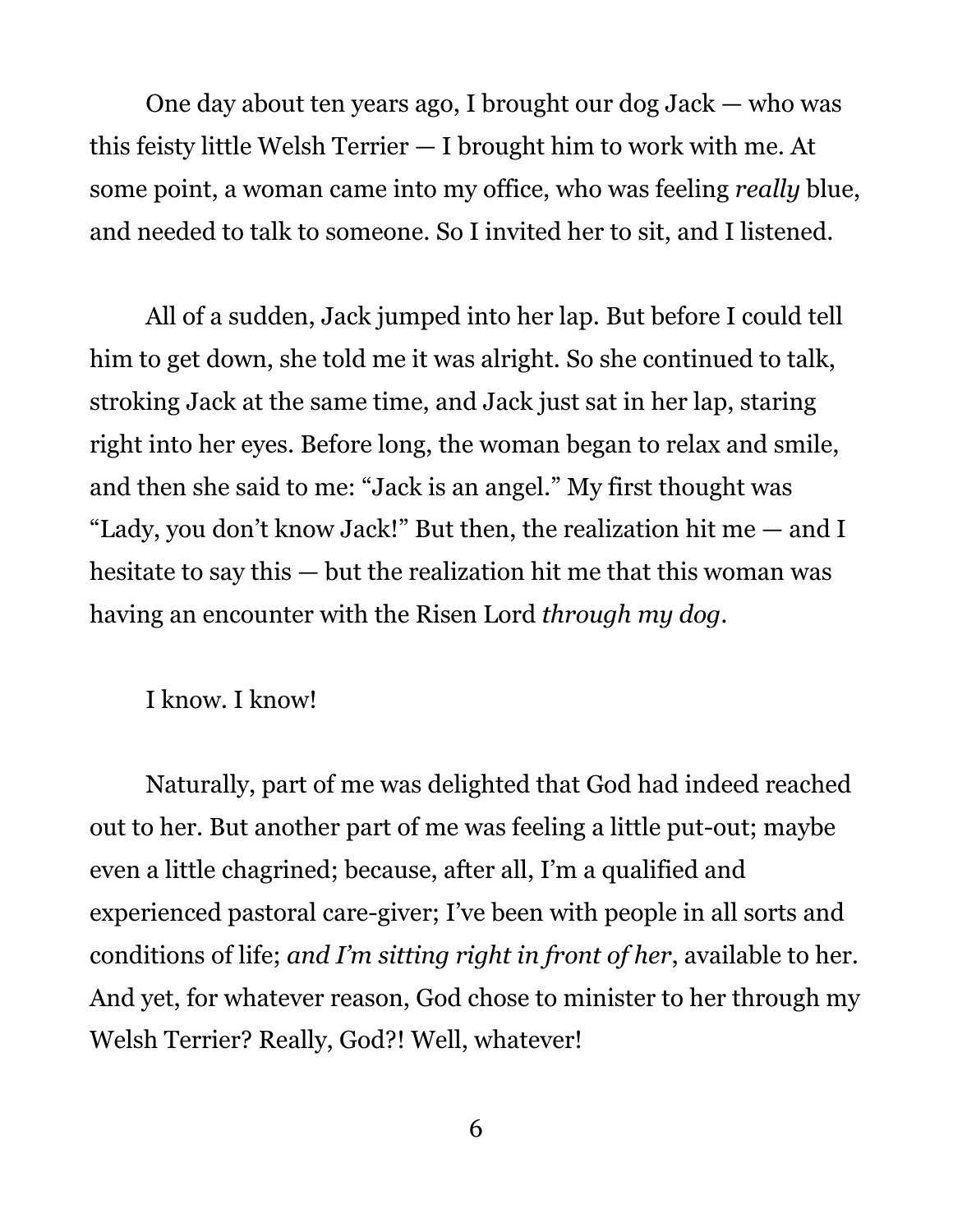But the point I'm trying to make is that each of us will have *many* encounters with the Risen Lord during our lifetimes. *That's* a guarantee. But the thing is we can never know *when* that will be, *where* it will take place, or even *how* it will occur. And so that means we need to be vigilant; we need to pay attention; we need to be watching and waiting for those encounters. Because they *will* happen.

My friends: Because of the resurrection of Jesus, we can never look at the world through the same eyes. And because of the resurrection, we *can* hope to encounter the Risen Lord: in almost any *thing*; in almost any *place*; and in almost any *person*. And, because of the resurrection, we have the assurance that the Risen Lord is *always with us*. He's with us in our triumphs, and in our tragedies. He's with us in our hopes, and in our disappointments. He's with us in our life, and in our death.

And so, as I wrap up my remarks, I want you to remember the words of the angels: "Why do you look for the living among the dead? He is not here. He has been raised."

And raised he is! And not just into a world 2,000 years ago, but raised also in *our* world, and into our *lives*, and into our *hearts*. And in the end, and on days like this, that's why we can shout with joy